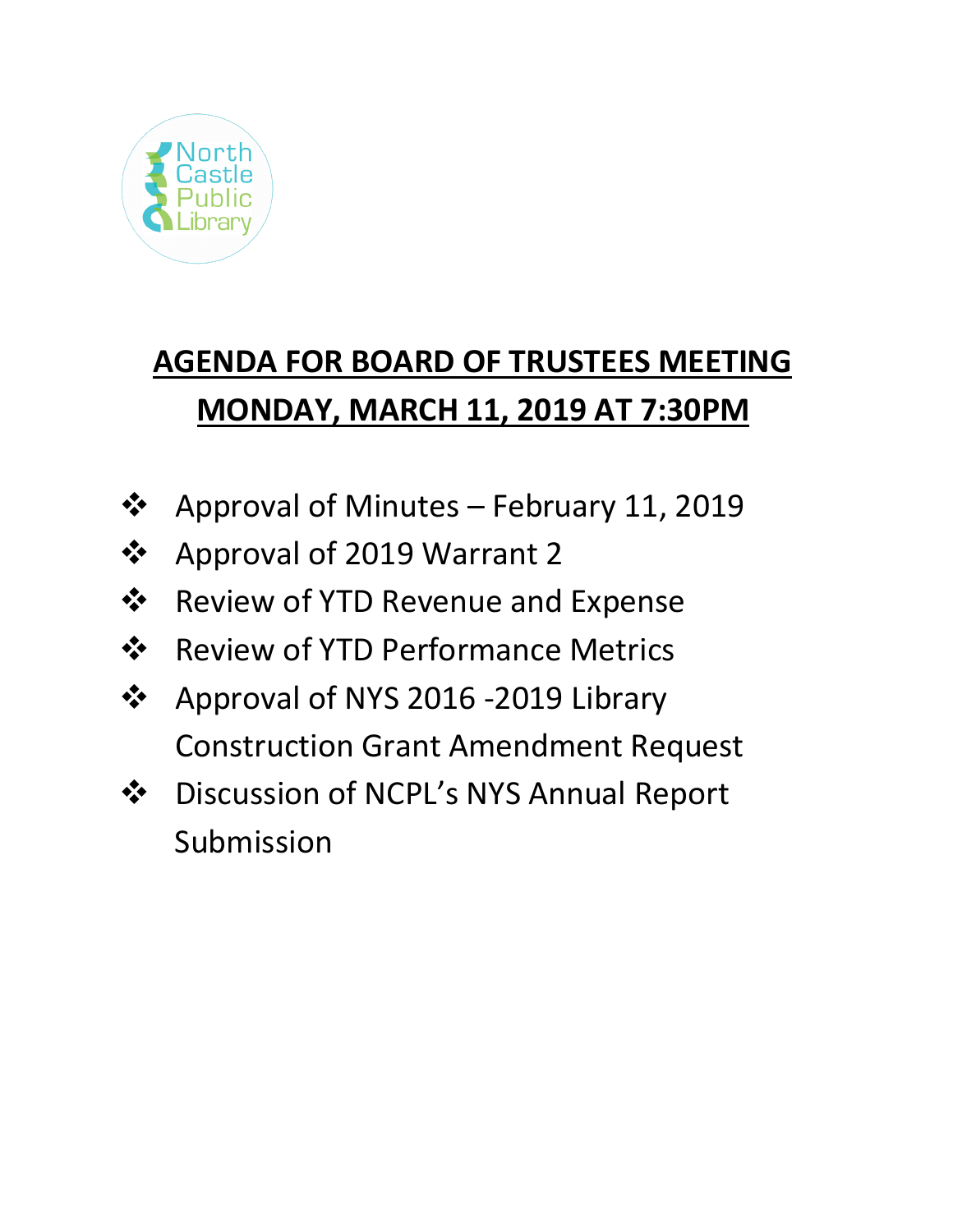## **North Castle Public Library**

### **Library Board of Trustee Minutes – March 11, 2019**

Sean Ryan called meeting to order at 8:00 PM

#### **In attendance:**

**Trustees:** Lisa Meyer Chorne, Jerry March, Jennifer Paulson Lee, and Sean Ryan

**Library:** Edie Martimucci

**Town:** Steve D'Angelo

#### **Friends:**

#### **Key Votes/Review**

- **Approval of the Minutes for the February 11, 2019 NCPL Board of Trustees meeting** - Jennifer made motion to approve the minutes and Lisa seconded. All were in favor.
- **Approval of NCPL Warrant 2** (AP GL Report). Total expenses included in 2019 Warrant 2 are \$55,332.61 of which the Friends are paying \$9,489.25. Thank you Friends for your continued support!!! It is noted that \$3,094.39 of the NCPL expense (Baker & Taylor books) has been paid from the Brinkman donation in the library trust account. All books paid for by the Brinkman donation have a label highlighting the donation. Additionally, this warrant includes the cost for the four windows and one door recently installed in NWP (total cost - \$22,285.70). Scott Stopnik has reviewed all invoices in these warrants and supports their approval. Thank you, Scott!!! Thanks also to Abbas Sura and Kieya Glaze for their financial support of the NCPL!!! Jerry made the motion to approve and Jennifer seconded. All were in favor.
- **NCPL 2018 Final & 2019 YTD Revenue & Expense Reports** (in two formats thru March 8, 2019). YTD 2019 NCPL financials are as expected.
- **Review of NCPL Performance Metrics** Circulation statistics are not being reviewed this month since a significant portion of this information is unavailable while WLS changes over to a new system this month. Programming attendance was strong in February and YTY performance is up on all metrics except